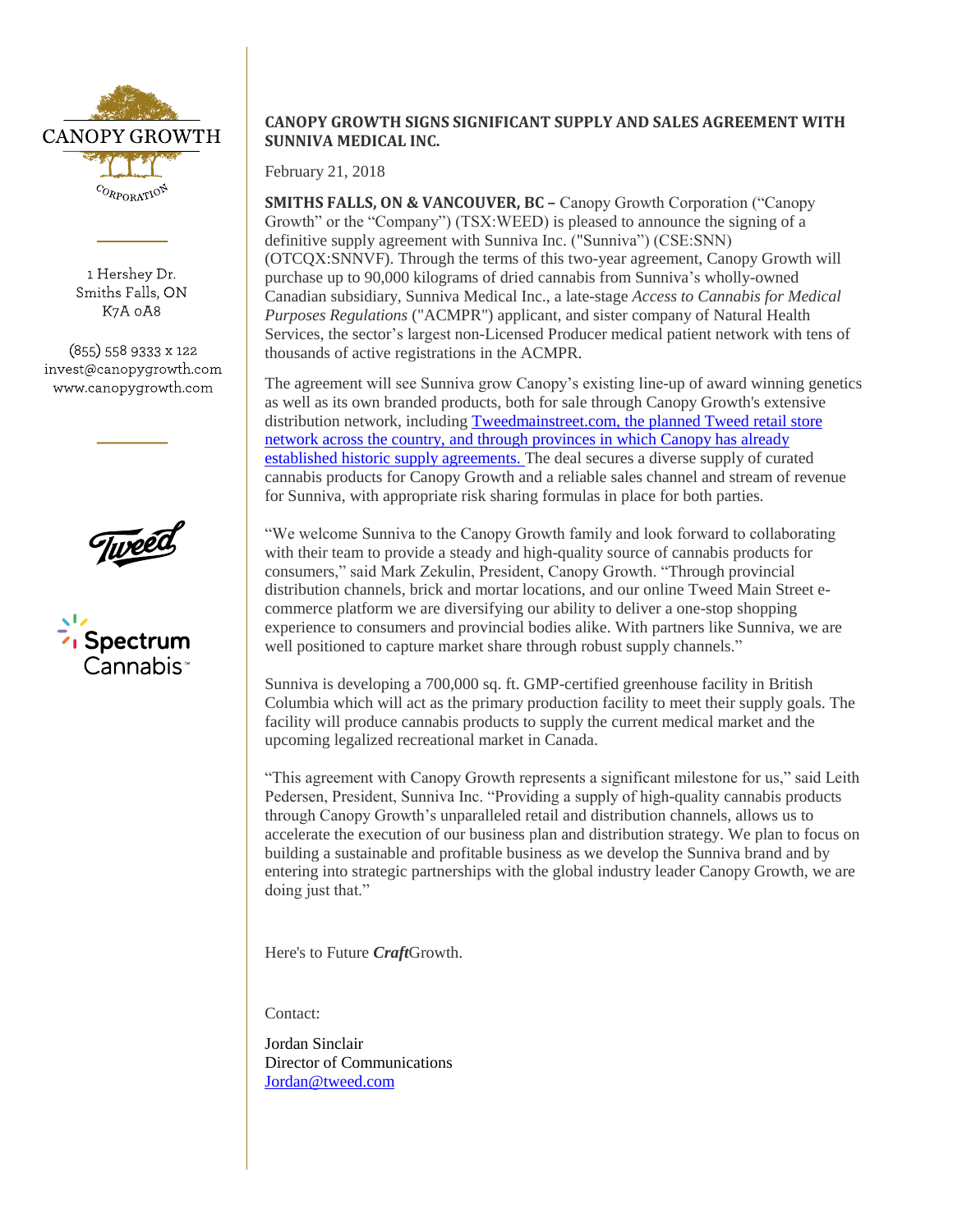613-769-4196

Investor Relations Tyler Burns [Tyler.burns@canopygrowth.com](mailto:Tyler.burns@canopygrowth.com) 855-558-9333 ex 122

Director: Bruce Linton [tmx@tweed.com](mailto:tmx@tweed.com)